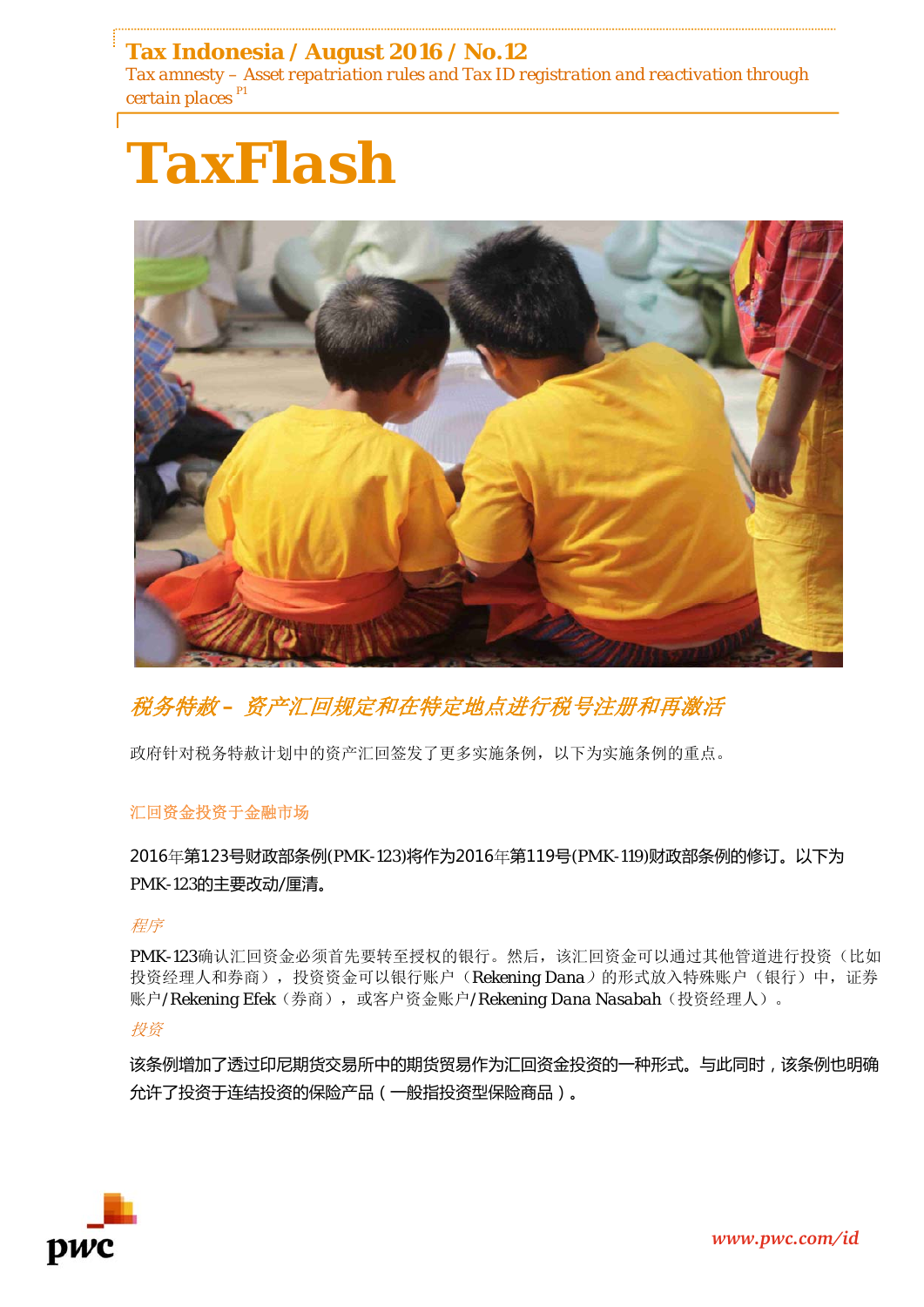投资收益可以于隔年或往后年度的1-3月收回,或者在三年期限结束后收回。收益依据刨除投资成本之后的投资利润计 算。

#### 管道

PMK-123提供了三年内改变投资管道的程序。纳税人必须将其投资计划告知新的投资管道,且需要提供原来投资管道 的推荐信, 包括:

- a. 纳税人姓名
- b. 税号 (Tax ID)
- c. 授权银行特殊账户
- d. 授权银行特殊账户汇回资金的日期和金额
- e. 原先投资管道的期末账户余额
- f. 新的投资管道;和
- g. 转至新的投资管道的金额。

与投资管道签订的投资协议其中一条款,即纳税人同意该投资管道有义务就纳税人的投资向相关授权部门或者任何相 关方提供数据和信息透明。

目前为止,政府指定的投资管道可以通过财政部新闻发布会获取: http://www.djppr.kemenkeu.go.id/page/load/1632.

## **汇回资金投资非金融市场**

2016年第122号(PMK-122)财政部条例规定了汇回资金投资非金融市场的相关事宜。

## 程序和管道

汇回资金转至管道银行的特殊账户(Rekening Khusus)之前的程序与投资金融市场的相同。允许三年内转换投资管道且 与金融市场投资程序相似。

## 投资

PMK-122划定了非金融市场投资的形式,包括:

- a. 以公私合营PPP形式(Public Private Partnership)的基础建设投资
- b. 政府优先行业别(与国家中期发展计划一致/*Rencana Pembangunan Jangka Menengah Nasional*)- 通过资 本参与机制
- c. 土地&房屋(政府补贴地产项目之外)
- d. 直接投资印尼公司 通过资本参与机制
- e. 金条/金块 (99.99%纯金,在印尼生产且通过印尼国家标准认可和认证/*Standar Nasional Indonesia* 或 伦敦 黄金市场协会)
- f. 其他合法形式投资(非金融市场)。

上述投资只能通过管道银行,且以下述机制进行:

- 纳税人必须授权管道银行,包括纳税人同意该银行:
	- 进行投资交易
	- 保留投资文件/证据;和
	- ✔ 收取投资出售收益。
- 对于投资(购买)活动,银行将会通过特殊账户与交易相关方结算并保留投资文件
- 对于减持(出售)活动,银行将会通过纳税人的特殊账户获取收益
- 管道银行必须每月或有减持、出售或向另外管道转移投资时向DGT报告投资动态。

## 该投资只能通过销售交易或商业活动在印尼境内转账。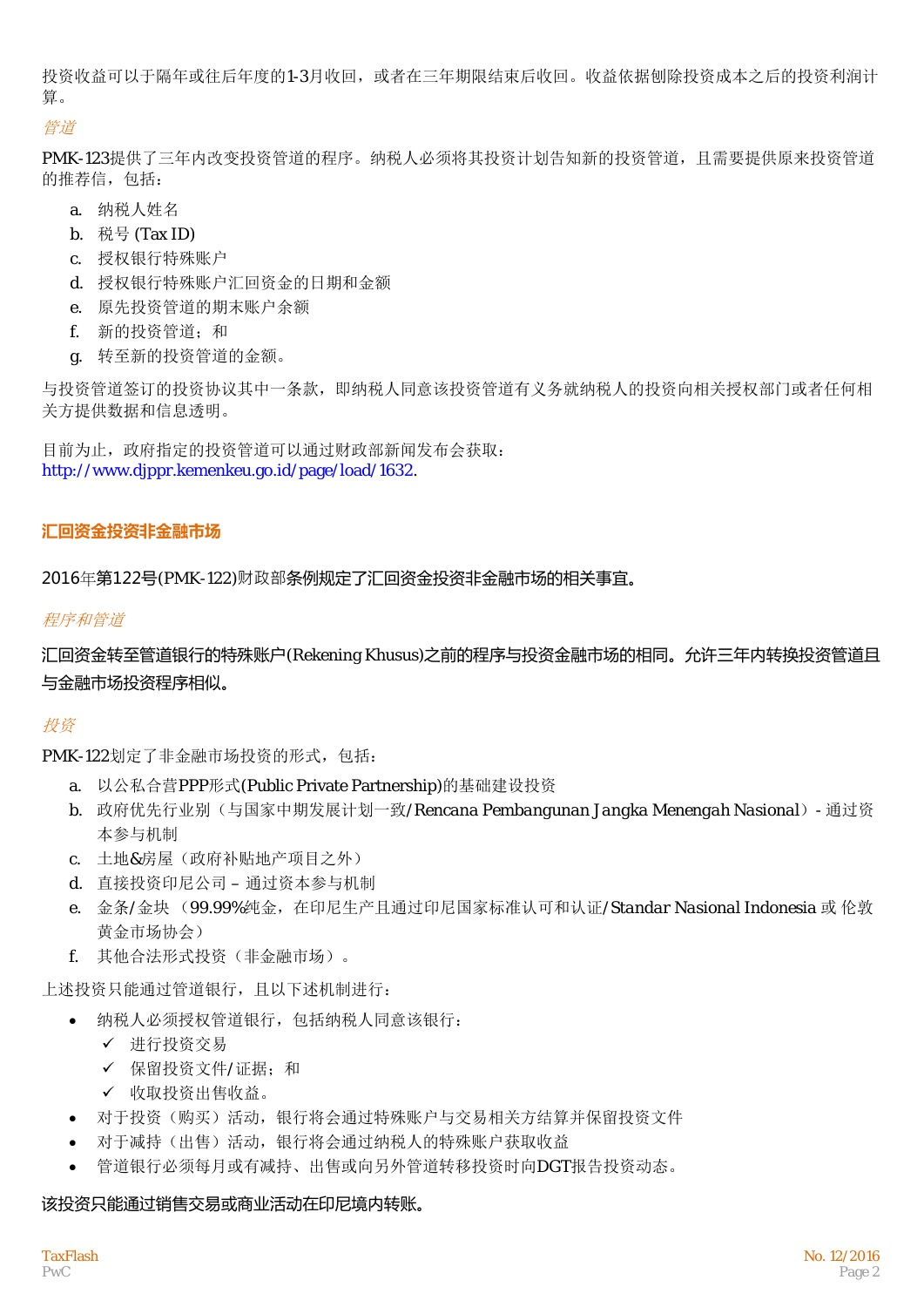#### 在特定地点注册和再激活税号

DGT签署了2016年第08号条例(PER-08),规定了税务特赦计划下,纳税人于印尼境外特定地点注册和激活税号的事 项。

#### PER-08规定:

- a. 无税号或已经撤销税号的纳税个人可以在特定地点注册税号
- b. 税号为无效状态下的纳税个人可以在特定地点再激活税号。

特定地点包括印尼驻香港领馆、印尼驻新加坡、伦敦使馆和其他财政部指定的地点。

#### 注册

税号注册所需文件包括,有效的公民身份认证卡(*Kartu Tanda Penduduk*),如果没有身份证,由印尼政府签发的 有效的驾驶证、护照或其他身份认证文件同样可行。

纳税人必须以相同的印尼户籍地址向税务服务办公室(TSO)注册税号。如果印尼户籍地址在可用的文件中不清晰,纳 税人将会登记在在雅加达Kebayoran Baru Satu税务局。纳税人必须于注册之后30天内向Kebayoran Baru Satu税务 局提供准确的户籍地址,然后雅加达Kebayoran Baru Satu税务局将会在5个工作日之内处理移转事宜。如果纳税人 无法在30日内提供准确的户籍地址,雅加达Kebayoran Baru Satu税务局将会将此税号认定为无效状态。

## 再激活

纳税人无效状态下的税号再激活可以根据现行条例进行激活。